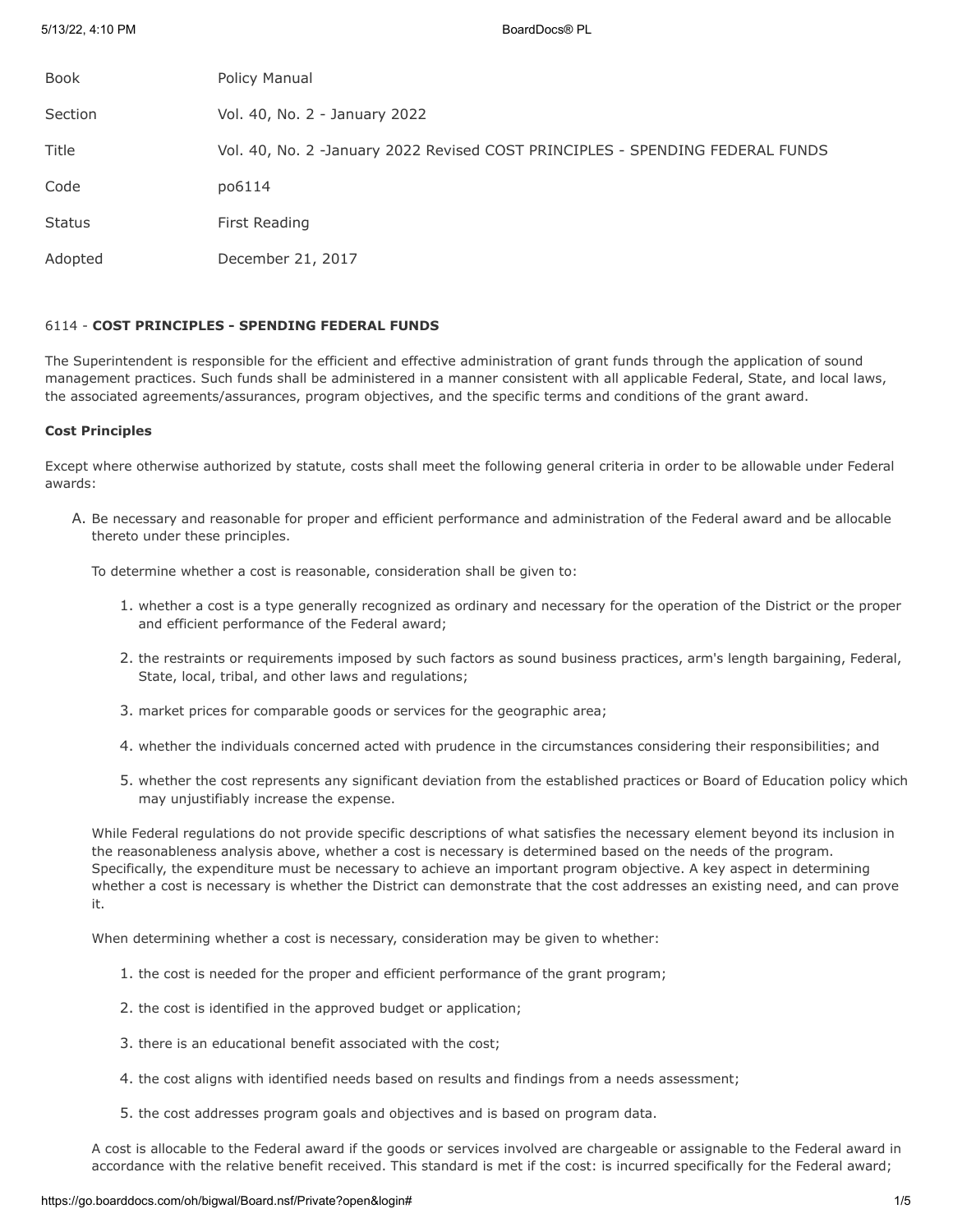benefits both the Federal award and other work of the District and can be distributed in proportions that may be approximated using reasonable methods; and is necessary to the overall operation of the District and is assignable to the Federal award in accordance with cost principles mentioned here.

- B. Conform to any limitations or exclusions set forth in the cost principles in Part 200 or in the terms and conditions of the Federal award**, including prohibitions regarding costs incurred for telecommunications and video surveillance services or equipment**.
- C. Be consistent with policies and procedures that apply uniformly to both Federally-financed and other activities of the District.
- D. Be accorded consistent treatment. A cost cannot be assigned to a Federal award as a direct cost if any other cost incurred for the same purpose in like circumstances has been allocated to a Federal award as an indirect cost under another award.
- E. Be determined in accordance with generally accepted accounting principles.
- F. Be representative of actual cost, net of all applicable credits, or offsets.

The term applicable credits refers to those receipts or reductions of expenditures that operate to offset or reduce expense items allocable to the Federal award. Typical examples of such transactions are: purchase discounts; rebates or allowances; recoveries or indemnities on losses; and adjustments of overpayments or erroneous charges. To the extent that such credits accruing to or received by the State relate to the Federal award, they shall be credited to the Federal award, either as a cost reduction or a cash refund, as appropriate.

- G. Be not included as a match or cost-share, unless the specific Federal program authorizes Federal costs to be treated as such.
- H. Be adequately documented:
	- 1. in the case of personal services, the Superintendent shall implement a system for District personnel to account for time and efforts expended on grant-funded programs to assure that only permissible personnel expenses are allocated;
	- 2. in the case of other costs, all receipts and other invoice materials shall be retained, along with any documentation identifying the need and purpose for such expenditure if not otherwise clear.
- I. Be incurred during the approved budget period.

The budget period means the time interval from the start date of a funded portion of an award to the end date of that funded portion during which recipients are authorized to carry out authorized work and expend the funds awarded, including any funds carried forward or other revisions pursuant to the law. Prior written approval from the Federal awarding agency or State pass-through entity may be required to carry forward unobligated balances to subsequent budget periods unless waived.

## **Selected Items of Cost**

The District shall follow the rules for selected items of cost at 2 C.F.R. Part 200, Subpart E when charging these specific expenditures to a Federal grant. When applicable, District staff shall check costs against the selected items of cost requirements to ensure the cost is allowable. In addition, State, District, and program-specific rules, including the terms and conditions of the award, may deem a cost as unallowable and District personnel shall follow those rules as well.

The following rules of allowability must apply to equipment and other capital expenditures:

- A. Capital expenditures for general purpose equipment, buildings, and land are unallowable as direct charges, except with the prior written approval of the Federal awarding agency or pass-through entity.
- B. Capital expenditures for special purpose equipment are allowable as direct costs, provided that items with a unit cost of \$5,000 or more have the prior written approval of the Federal awarding agency or pass-through entity.
- C. Capital expenditures for improvements to land, buildings, or equipment which materially increase their value or useful life are unallowable as a direct cost except with the prior written approval of the Federal awarding agency or pass-through entity.
- D. **All Federally-funded contracts in excess of \$2,000 related to construction, alteration, repairs, painting, decorating, etc. must comply with Davis-Bacon prevailing wage requirements.**
- E. Allowability of depreciation on buildings, capital improvements, and equipment shall be in accordance with 2 C.F.R. 200.436 and 2 C.F.R. 200.465.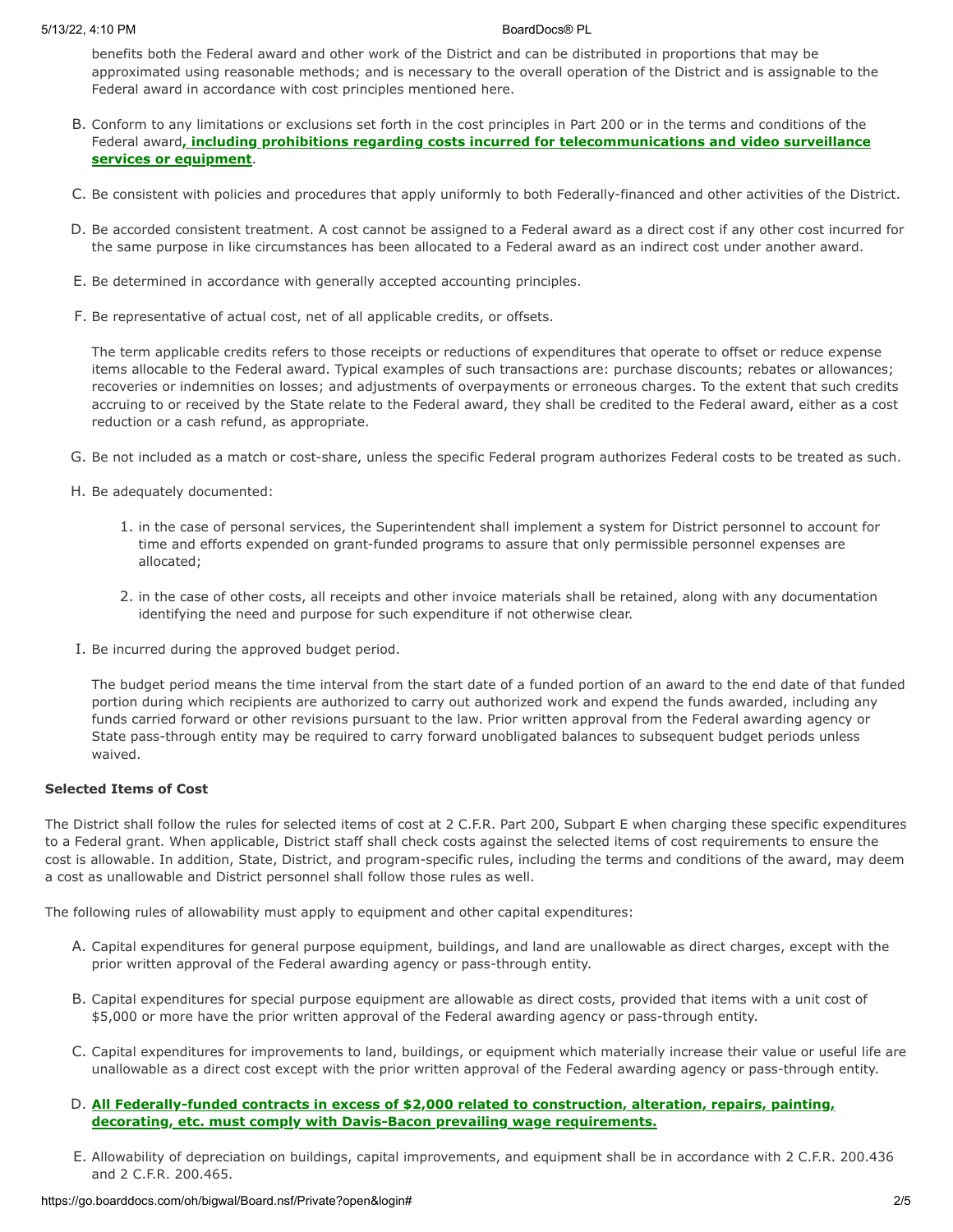- F. When approved as a direct cost by the Federal awarding agency or pass-through entity under Sections A-C, capital expenditures will be charged in the period in which the expenditure is incurred, or as otherwise determined appropriate and negotiated with the Federal awarding agency.
- G. If the District is instructed by the Federal awarding agency to otherwise dispose of or transfer the equipment, the costs of such disposal or transfer are allowable.

## **Cost Compliance**

The Superintendent shall require that grant program funds are expended and are accounted for consistent with the requirements of the specific program and as identified in the grant application. Compliance monitoring includes accounting for direct or indirect costs and reporting them as permitted or required by each grant. Costs incurred for the same purpose in like circumstances shall be treated consistently as either direct or indirect costs, but may not be double charged or inconsistently charged as both.

### **Determining Whether a Cost is Direct or Indirect:**

A. Direct costs are those costs that can be identified specifically with a particular final cost objective, such as a Federal award, or other internally or externally funded activity, or that can be directly assigned to such activities relatively easily with a high degree of accuracy.

These costs may include: salaries and fringe benefits of employees working directly on a grant-funded project; purchased services contracted for performance under the grant; travel of employees working directly on a grant-funded project; materials, supplies, and equipment purchased for use on a specific grant; program evaluation costs or other institutional service operations; and infrastructure costs directly attributable to the program (such as long-distance telephone calls specific to the program, etc.). Direct costs may also include capital expenditures if approved by the Federal awarding agency or passthrough entity, as well as capital expenditures for special purpose equipment with a unit cost of less than \$5,000.

B. Indirect costs are those that have been incurred for a common or joint purpose benefitting more than one (1) cost objective, and not readily assignable to the cost objectives specifically benefitted, without effort disproportionate to the results achieved. Costs incurred for the same purpose in like circumstances shall be treated consistently as either direct or indirect costs.

These costs may include: general data processing, human resources, utility costs, maintenance, accounting, etc.

Federal education programs with supplement not supplant provisions must use a restricted indirect cost rate. In a restricted rate, indirect costs are limited to general management costs. General management costs do not include divisional administration that is limited to one (1) component of the District, the governing body of the District, compensation of the Superintendent, compensation of the chief executive officer of any component of the District, and operation of the immediate offices of these officers.

The salaries of administrative and clerical staff should normally be treated as indirect costs. Direct charging of these costs may be appropriate only if all of the following conditions are met:

- 1. Administrative or clerical services are integral to a project or activity.
- 2. Individuals involved can be specifically identified with the project or activity.
- 3. Such costs are explicitly included in the budget or have the prior written approval of the Federal awarding agency.
- 4. The costs are not also recovered as indirect costs.

Where a Federal program has a specific cap on the percentage of administrative costs that may be charged to a grant, that cap shall include all direct administrative charges as well as any recovered indirect charges.

Effort should be given to identify costs as direct costs whenever practical, but allocation of indirect costs may be used where not prohibited and where indirect cost allocation is approved ahead of time by the Ohio Department of Education (ODE) or the pass-through entity (Federal funds subject to 2 C.F.R. Part 200 pertaining to determining indirect cost allocation).

Equipment and other capital expenditures are unallowable as indirect costs.

### **Timely Obligation of Funds**

Financial obligations are orders placed for property and services, contracts and subawards made, and similar transactions that require payment. This term is used when referencing a recipient's or subrecipient's use of funds under a Federal award.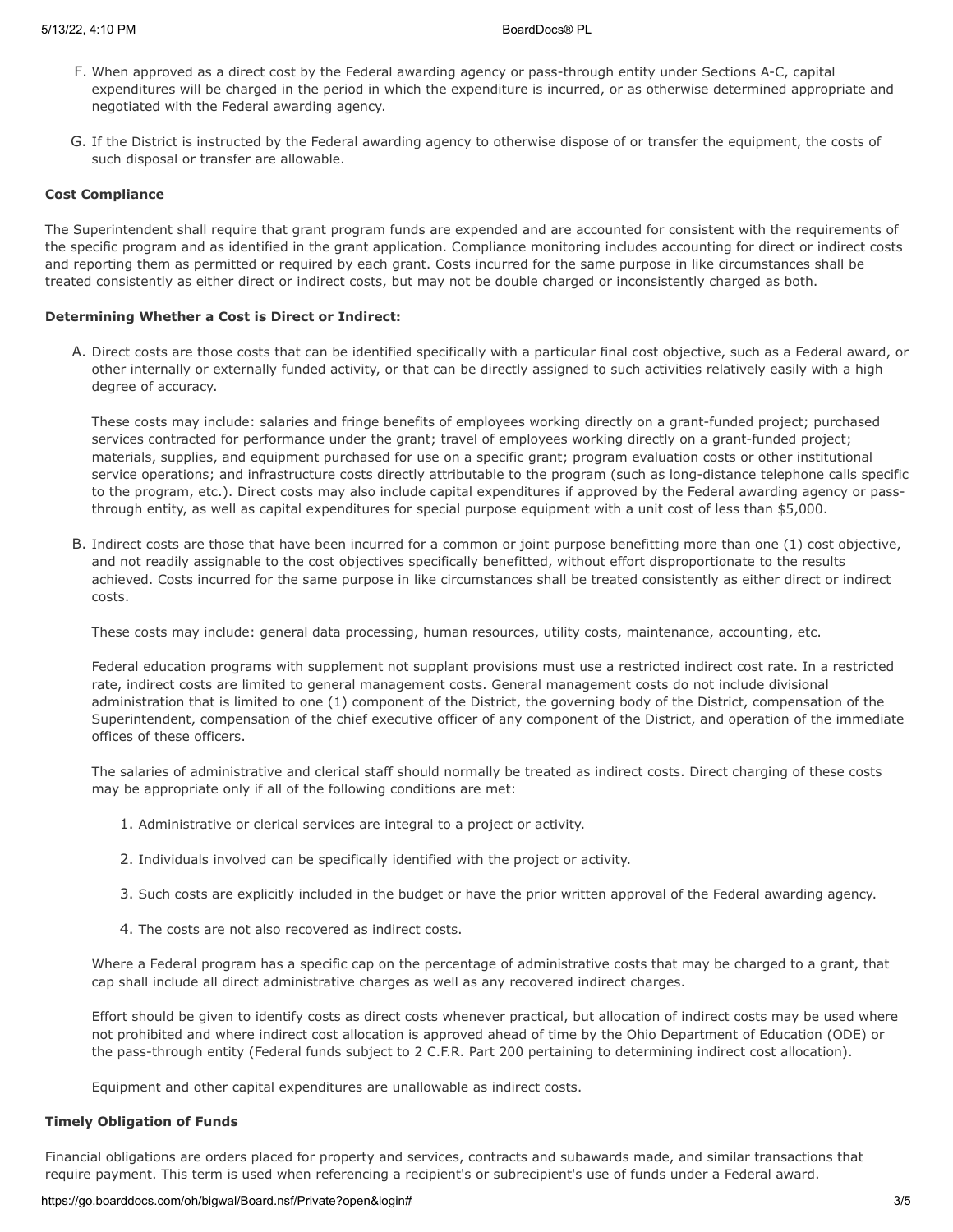The following list illustrates when funds are determined to be obligated under the U.S. Department of Education regulations:

If the obligation is for:

- A. Acquisition of property on the date which the District makes a binding written commitment to acquire the property.
- B. Personal services by an employee of the District when the services are performed.
- C. Personal services by a contractor who is not an employee of the District on the date which the District makes a binding written commitment to obtain the services.
- D. Performance of work other than personal services on the date when the District makes a binding written commitment to obtain the work.
- E. Public utility services when the District receives the services.
- F. Travel when the travel is taken.
- G. Rental of property when the District uses the property.
- H. A pre-agreement cost that was properly approved by the Secretary under the cost principles in 2 C.F.R. Part 200, Subpart E Cost Principles - on the first day of the project period.

## **Period of Performance**

All financial obligations must occur during the period of performance. Period of performance means the total estimated time interval between the start of an initial Federal award when the District is permitted to carry out the work authorized by the grant and the planned end date. The period of performance may include one (1) or more funded portions or budget periods. The period of performance is dictated by statute and will be indicated in the Grant Award Notification (GAN). As a general rule, State-administered Federal funds are available for obligation within the year that Congress appropriates the funds for. However, given the unique nature of educational institutions, for many Federal education grants, the period of performance is twenty-seven (27) months. This maximum period includes a fifteen (15) month period of initial availability, plus a twelve (12) month period for carryover. For direct grants, the period of performance is generally identified in the GAN.

In the case of a State-administered grant, financial obligations under a grant may not be made until the application is approved or is in substantially approvable form, whichever is later. In the case of a direct grant, a grantee may use grant funds only for obligations it makes during the grant period unless an agreement exists with the awarding agency or the pass-through entity (e.g., ODE) to reimburse for pre-approval expenses.

If a Federal awarding agency or pass-through entity approves an extension, or if the District extends under C.F.R. 200.308(e)(2), the Period of Performance will be amended to end at the completion of the extension. If a termination occurs, the Period of Performance will be amended to end upon the effective date of termination. If a renewal is issued, a distinct Period of Performance will begin.

For both State-administered and direct grants, regardless of the period of availability, the District shall liquidate all financial obligations incurred under the award not later than ninety (90) days after the end of the funding period unless an extension is authorized. Any funds not obligated within the period of performance or liquidated within the appropriate timeframe are said to lapse and shall be returned to the awarding agency. Consequently, the District shall closely monitor grant spending throughout the grant cycle.

2 C.F.R. **200.216,** 200.344(b), 200.403-.407, 200.413(a)-(c), 200.430(a), 200.431(a), 200.439(b)(2) 2 C.F.R. 200.458 34 C.F.R. 76.707-.708(a), 75.703

## **© Neola 20212022**

Legal 2 C.F.R. 200.216, 200.344(b), 200.403-.407, 200.413(a)-(c), 200.430(a), 200.431(a), 200.439(b)(2) 2 C.F.R. 200.458 34 C.F.R. 76.707-.708(a), 75.703